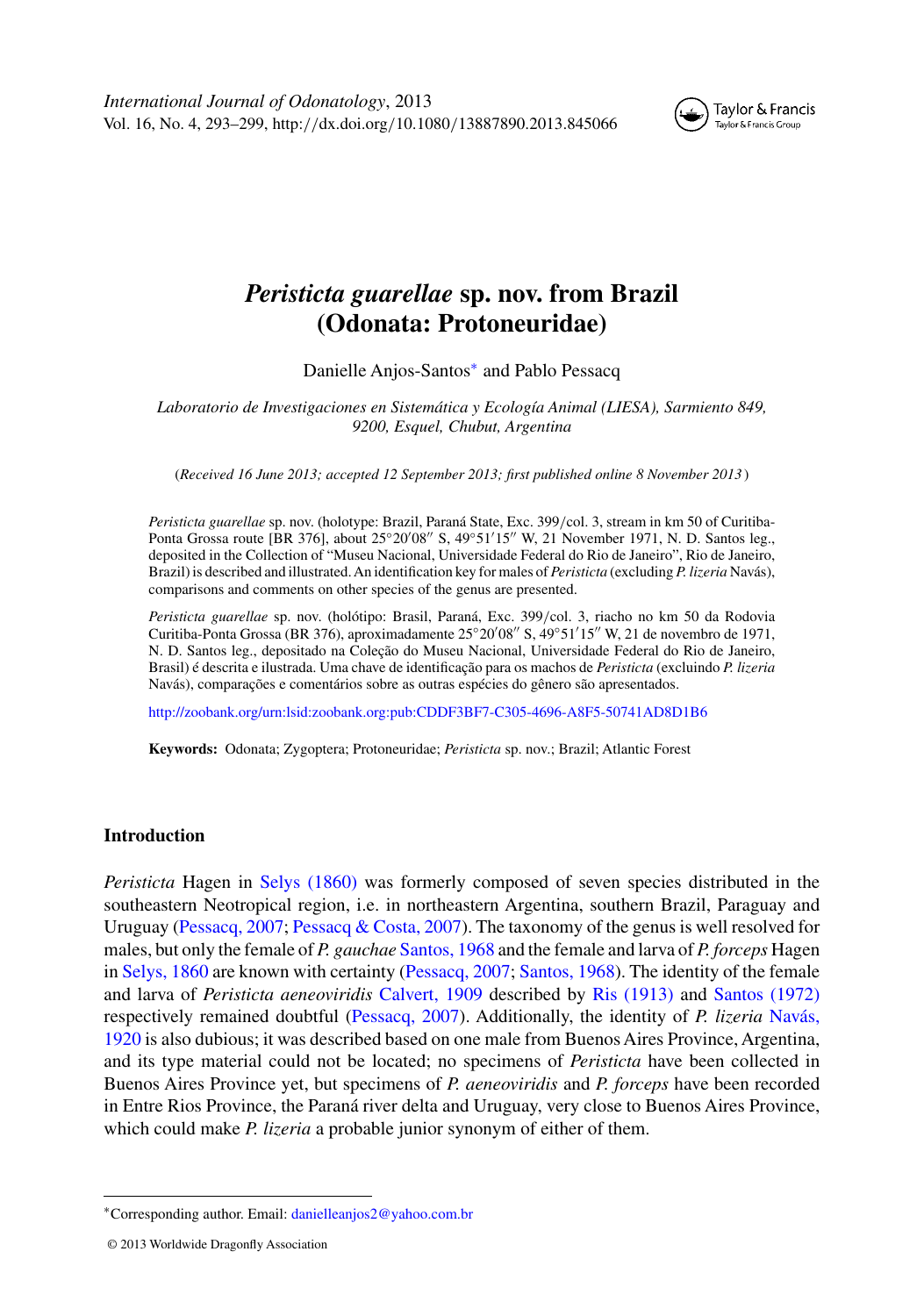# <span id="page-1-0"></span>**Methodology**

Specimens were preserved dry in paper envelopes. Genital ligulae were extruded with the aid of forceps before being macerated in 10% KOH solution. Illustrations were made with the aid of a camera lucida attached to a stereoscopic microscope Leica MZ6. Scanning electron microscope (SEM) photographs were taken with Jeol-JSM – 6360 LV SEM (JEOL Ltd., Tokyo) in the "Museo de Ciencias Naturales de La Plata", La Plata, Buenos Aires, Argentina (MLP).

Terminology for wing venation follows [Riek & Kukalová-Peck \(1984\),](#page-6-0) and for genital ligula fol-lows [Kennedy \(1916\).](#page-6-0) Abbreviations are as follows:  $Ax =$  antenodal crossvein; Fw = forewing;  $Hw = hind wing; Px = postnodal crossveins; pt = pterostigma; S1-10 = abdominal segments 1$ to 10. Measurements are given in millimeters.

All the specimens are deposited in the Collection of "Museu Nacional, Universidade Federal do Rio de Janeiro", Rio de Janeiro, Brazil (MNRJ).

#### *Peristicta guarellae* **sp. nov. (Figures 1, [2\)](#page-2-0)**

*Peristicta aeneoviridis* [Calvert 1909.](#page-6-0) [Santos 1972:](#page-6-0) 143–144, figs 1–6 (larval description, illustrations of habitus, antenna, abdomen, prementum, premental palp and caudal lamellae).

#### *Etymology*

This species is named after Nely Guarella, a beloved friend of ours.



Figure 1. *Peristicta guarellae* sp. nov. holotype, male, Paraná State, Brazil: (a) cerci, dorsal view; (b) cerci, ventral view; (c) cerci, dorsoposterior view; (d) cercus, lateral view.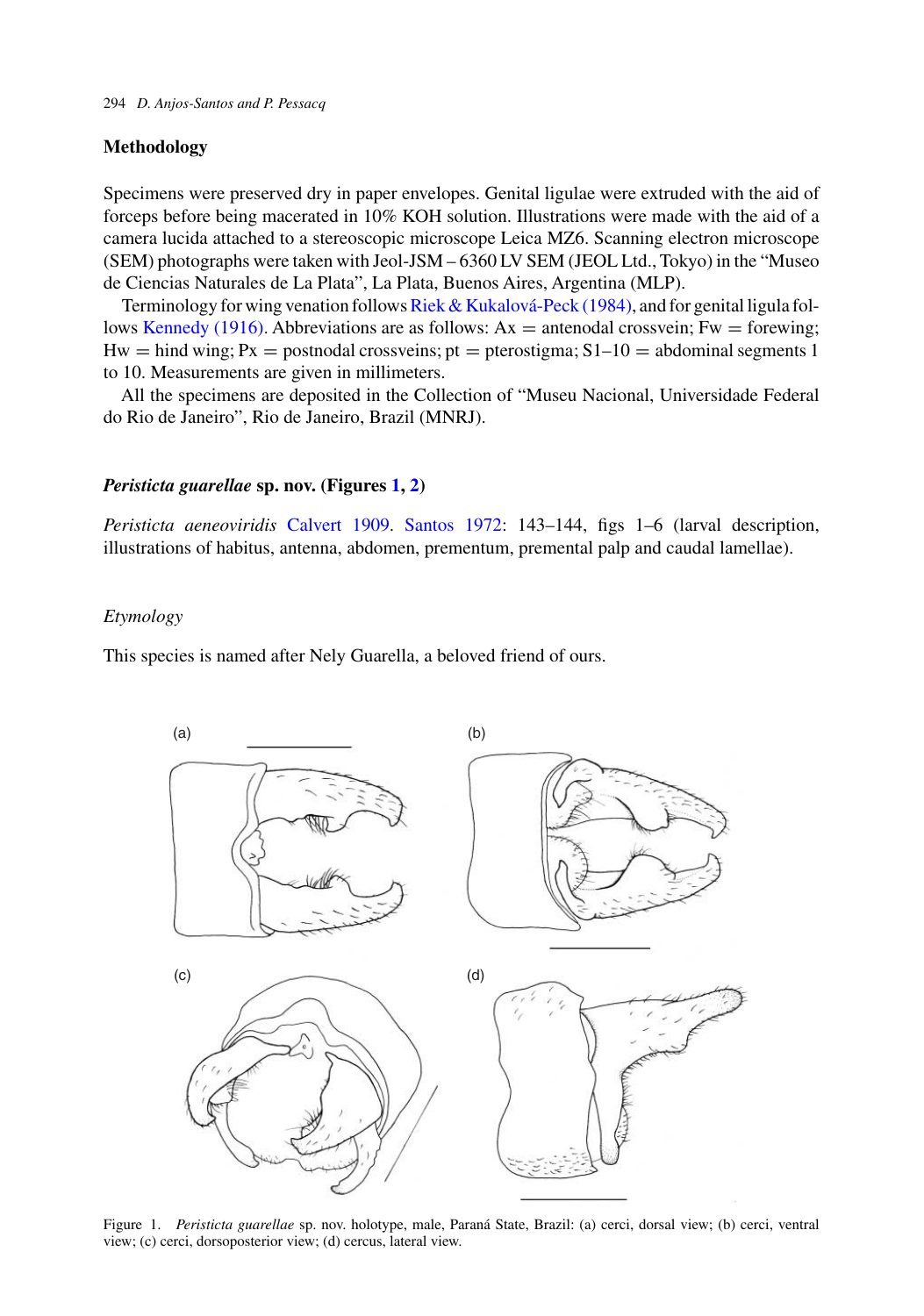<span id="page-2-0"></span>

Figure 2. *Peristicta guarellae* sp. nov. holotype, male, Paraná State, Brazil. (a) Genital ligula, ectal view and detail of scale-like ornamentation; (b) genital ligula, ectolateral view; (c) genital ligula, ectolateral view.

# *Specimens examined*

*Holotype male.* Brazil, Paraná State, Exc. 399*/*col. 3, stream at km 50 of Curitiba-Ponta Grossa route (BR 376) (about 25◦20 08 S, 49◦51 15 W), 21 November 1971, N. D. Santos leg.*Paratypes*. Five males, same data as holotype. Four males, same State, but Exc. 399*/*col. 7, Vila Velha, 24 February 1971, N. D. Santos leg; two males, Rio de Janeiro, Col. 14, Parque Nacional da Serra da Bocaina, Rio Mambucaba, km 27.5, 24 November 1979, N.D.Santos, L.F. Neto leg. The material from Paraná State was originally labeled as *P. aeneoviridis* and from Rio de Janeiro labeled as *Peristicta.*

# *Description of holotype*

*Head.* Dorsum black with metallic greenish yellow reflections; anteclypeus with a pale yellowish spot on each side of median line; labium with an anterior yellowish stripe, gena inferiorly pale greenish, this color extending ventrally as a stripe bordering the eyes.

*Thorax.* Prothorax: predominantly black with greenish reflections; anterior lobe with a brown line on anterior margin. Pterothorax: black dorsally with dark metallic green reflections; mesepimeron and mesepisternum black with metallic greenish red reflections; metepimeron and mesepisternum dark brown, with pale ventral areas, venter yellowish. Femur black with a proximal pale yellowish spot, remainder of leg dark brown; tarsal claw light brown. Wings hyaline, pt slightly smaller than underlying cell; CuP&AA' one cell long; MP extending for 1.5 cell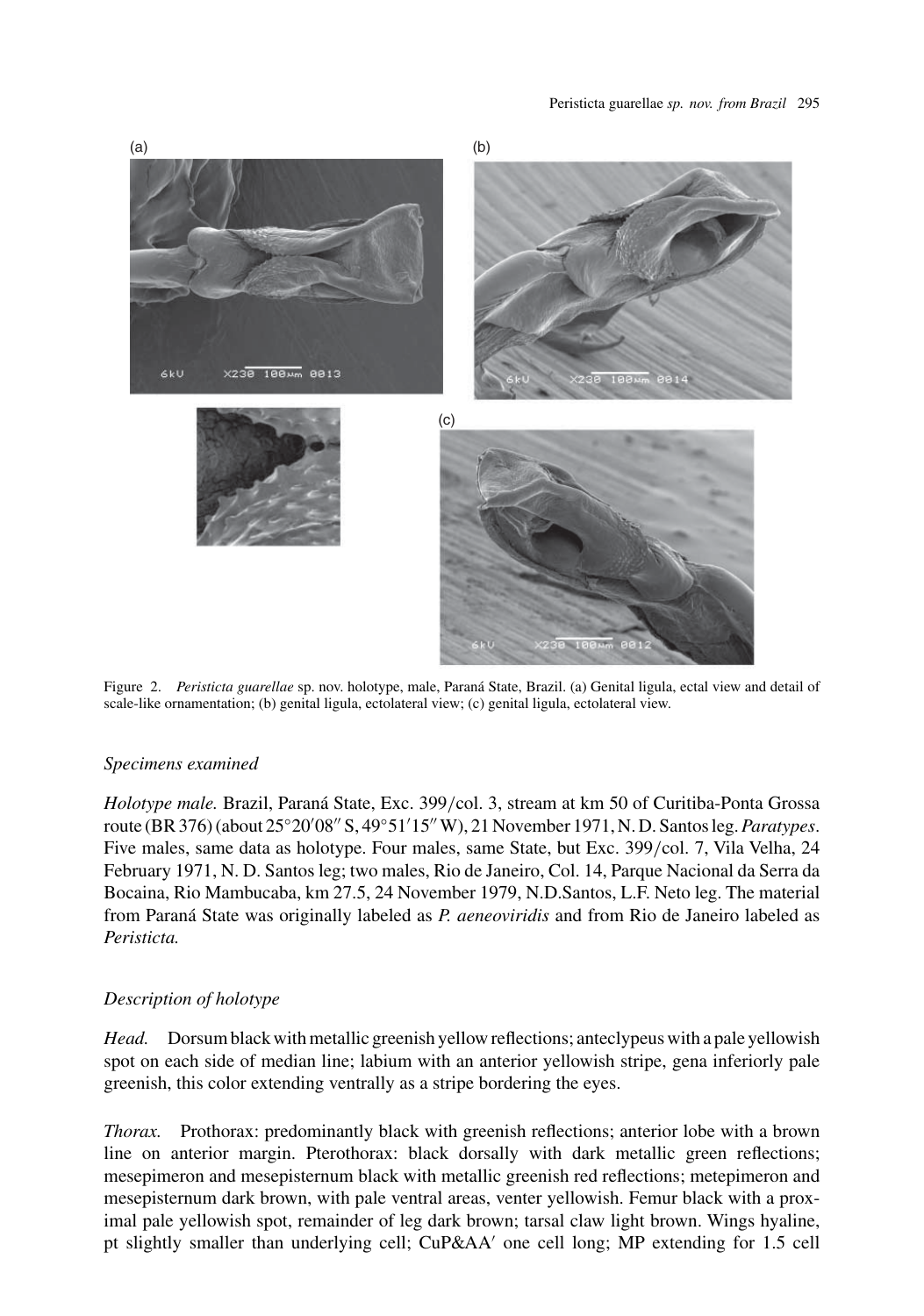beyond crossvein descending from subnodus in Fw and right Hw and 2 cells in left Hw;  $RP<sub>2</sub>$ beginning in Px3; IR<sub>1</sub> beginning in Px6; Ax1 and Ax3 spaces of subequal length, Ax2 the shortest (Fw = 2:1.2:2.2; Hw = 2:1.2:2); arculus distal to Ax2; IR<sub>2</sub> arising at vein descending from subnodus; number of Px: 11 in Fw, 9 in Hw.

*Abdomen.* S1-5 dark brown; S6-10 black; S4-7 with proximal pale lateral spots. Cerci black, with dorsal and ventral branches (Figure [1\)](#page-1-0). Dorsal branch forcipate, slightly directed dorsally; longer than S10, with a well-developed blunt tooth directed ventrally at half of its length. Ventral branch arising from base of dorsal branch, much thinner than latter and curved medially following contour of S10, with a small tooth on its apex. Paraprocts reduced.

Genital ligula (Figure [2\)](#page-2-0) with an inner fold proximal to flexure; segment 3 in ectal view covered with patches of spine-like micro-ornamentations and with a pair of dorsolateral folds that delimit a medial groove; lateral lobes triangular, small; apex bilobed; shaft spines present.

*Dimensions* (mm)*.* Total length 31; abdomen length 25.8; Fw: 17; Hw: 15.8.

# *Description of paratypes*

Same as holotype except for: one specimen from Paraná, Vila Velha with mesepimeron and mesepisternum black without green reflections; one specimen with same data as holotype with CuPAA' shorter than one cell in Fw; some specimens with proximal half of the cerci brown. Venation: MP extending 1.5 (59%), 1.75 (12%), 2.5 cells (23%) or 2.25 (6%) cells from crossvein descending from subnodus in Fw and 1.5 (16%), 1.25 (12%), 1.75 (5%); 2 (21%), 2.5 (48%), 2.25 (5%) in Hw; RP<sub>2</sub> beginning in Px4 in Fw and in Px3 in Hw; IR<sub>1</sub> in Fw beginning in Px6 (5%) or Px7 (95%), in Hw beginning Px5 (81%) or Px6 (19%); antenodal spaces in Fw from 1.8:1.2:2.2 to 2:1.4:2.2, in Hw from 2:1.2:2 to 2.:1.4:2.2.

*Dimensions* (mm)*.* Abdomen total length 29.2–31.4 [*n* = 8; mean 30.2; SD 0.88]; Fw 16–17 [*n* = 9; mean 16.3; SD 0.58]; Hw 15–16.2 [*n* = 9; mean 15.3; SD 0.5].

# *Diagnosis*

Genital ligula segment 3 with small triangular lateral lobes, apex bilobed, dorsum with a pair of dorsolateral folds that delimit a medial groove.

# *Distribution*

Brazil, Paraná (Ponta Grossa municipality) and Rio de Janeiro States (Parque Nacional da Serra da Bocaina). Both localities lie within the Atlantic Forest region.

# *Remarks*

During 2009, in a visit to the MNRJ, the junior author found a male specimen conspecific with the ones herein described. It was labeled as *P. aeneoviridis*, and there was a reference number to a larval exuvia indicating that the specimen had emerged in the laboratory. Collection data agreed with the specimen used by [Santos \(1972\)](#page-6-0) in his description of the larva of *P. aeneoviridis*. Later that same year, the senior author found a larval exuviae preserved in alcohol labeled as *P. aeneoviridis*, which had the same reference number found on the adult male. Also in 2009 Professor A. B. M. Machado, aware of our studies with *Peristicta*, kindly sent us several specimens of a probable new species, which were conspecific with the one we are describing here. All the specimens mentioned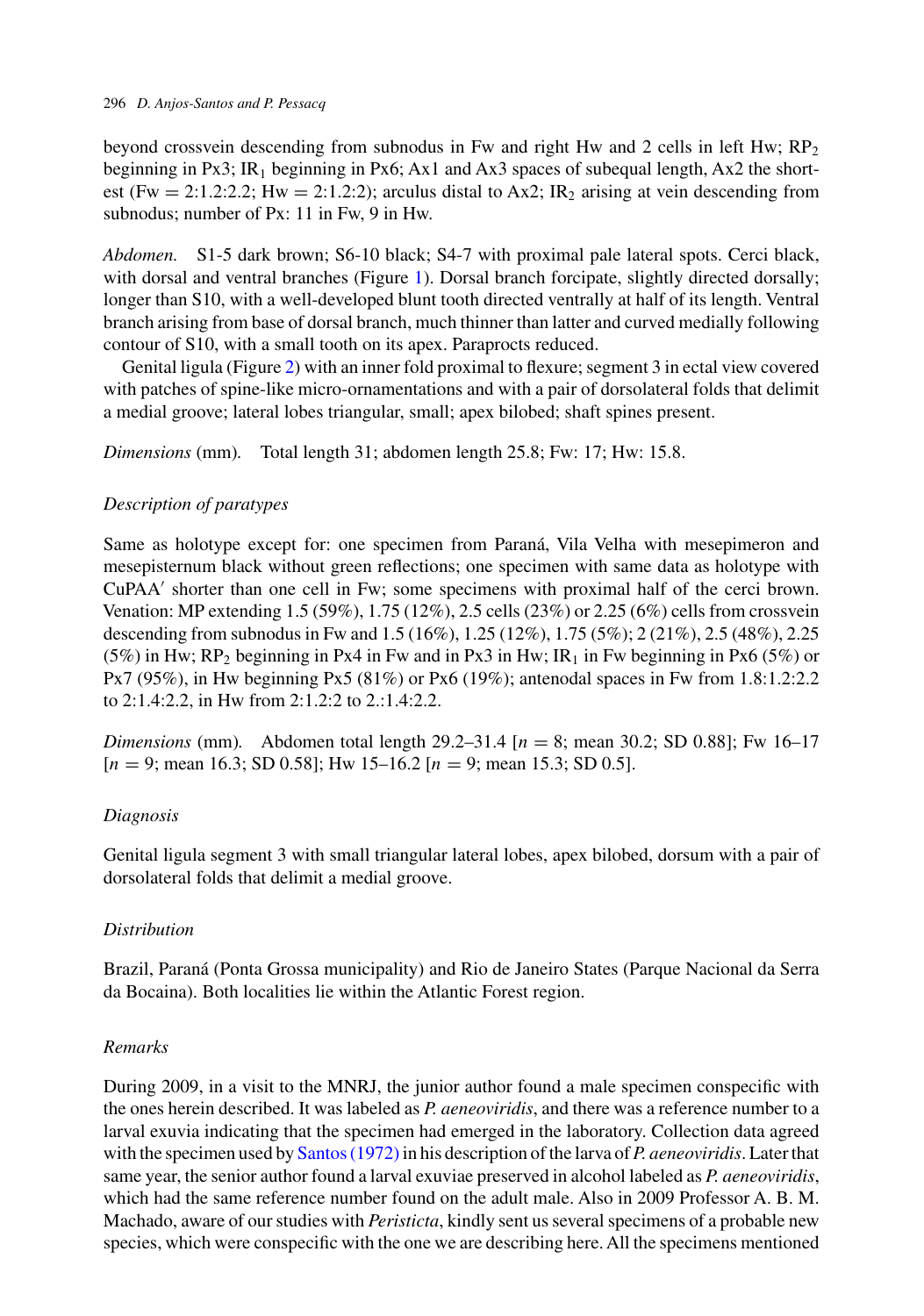<span id="page-4-0"></span>before, and additional material from Serra da Bocaina (São Paulo States) were kept in the same box and remained in the "Laboratório de Insetos Aquáticos" (MNRJ), separated from the main collection, for further study. Unfortunately, when the junior author returned to the MNRJ in 2010, the material had been lost, but new specimens of *P. guarellae* were found mixed with specimens identified as *P. aeneoviridis*.

The electron microscope images of *P. guarellae* presented here were taken from specimens from Serra da Bocaina. To facilitate the identification of species and use of the key, we include SEM images of *P. aeneoviridis*, *P. forceps*, *P. janiceae* [Pessacq & Costa, 2007,](#page-6-0) *P. jalmosi* Pessacq & Costa, 2007, and *P. muzoni* [Pessacq & Costa, 2007.](#page-6-0) Images of an average specimen of *P. muzoni* are presented, since those published in [Pessacq and Costa \(2007\)](#page-6-0) were taken from a specimen with unusually short lobes in the segment 3 of genital ligula.

In the Paraná State there is more than one place named Vila Velha, but [Santos \(1972\)](#page-6-0) mentioned material collected between Curitiba and Ponta Grossa cities and it is probable that the material cited here was collected in the "Parque Estadual de Vila Velha" which is located in Ponta Grossa City. The "Parque Nacional da Serra da Bocaina" is located between the States of Rio de Janeiro and São Paulo. Here, we follow the labels of type material, and we only considered the species as recorded in Rio de Janeiro State, but it is possible that this species occurs in both States.

# **Discussion**

With the exception of *Peristicta gauchae* [Santos, 1968,](#page-6-0) all the remaining species possess virtually identical cercus morphology and coloration. The genital ligula is the only structure allowing for



Figure 3. (a, b) *Peristicta jalmosi*, Lagoa Sancta, Minas Gerais State, Brazil: (a) genital ligula, ectal view and detail of scale-like ornamentation; (b) genital ligula, lateral view. (c, d) *P. muzoni*, Serra da Bodoquena, Mato Grosso do Sul State, Brazil: (c) genital ligula, ectal view. (d) genital ligula, lateral view.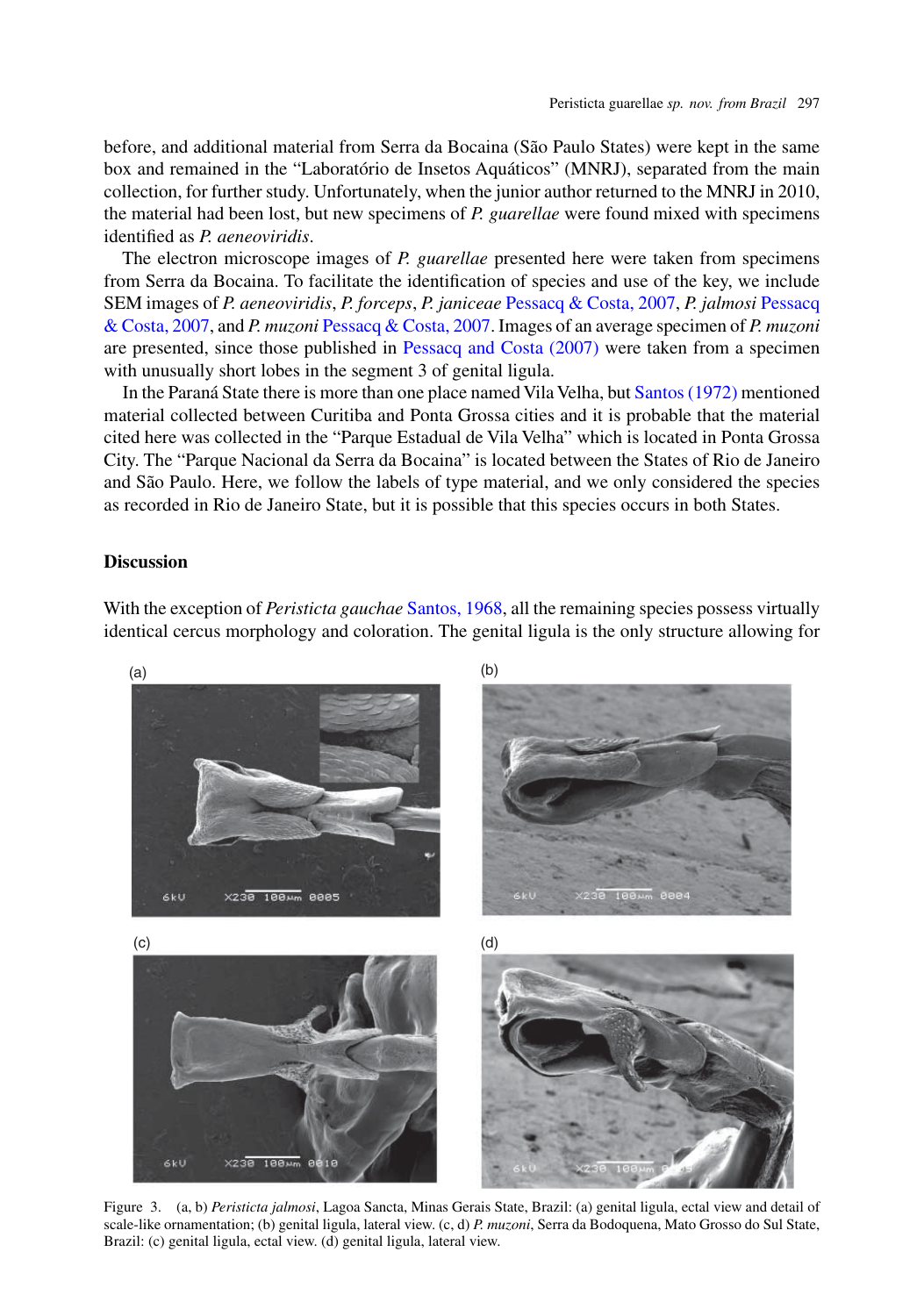#### <span id="page-5-0"></span>298 *D. Anjos-Santos and P. Pessacq*



Figure 4. (a, b) *Peristicta aeneoviridis*, Misiones Province, Argentina: (a) genital ligula, ectal view; (b) detail of genital ligula ornamentation. (c) *P. janiceae*, Serra do Cipó, Minas Gerais State, Brazil, genital ligula, anterolateral view. (d) *P. forceps*, Corrientes Province, Argentina, genital ligula, lateral view.

separation of species. Segment 3 in most species has two lateral lobes (absent in *P. jalmosi* Pessacq & Costa, 2007) of different shapes and sizes (Figures [2b](#page-2-0), c, [3c](#page-4-0), d, 4a, c, d) and it usually possess a bilobed apex (truncated in *P. gauchae* and *P. janiceae* [Pessacq & Costa, 2007\)](#page-6-0). The surface of segment 3 is covered with patches of micro-ornamentation, which varies in extent and shape, from simple, bifid and trifid spines in most species to scale-like spines in *P. jalmosi*. The microornamentation is only visible under SEM photographs. A pair of dorsolateral folds that delimit a medial groove is also present in segment 3 in *P. jalmosi* and *P. guarellae*. These folds are insinuated in *P. aeneoviridis*, *P. forceps* and *P. muzoni*, and are usually hard to distinguish with stereoscopic microscope. Unfortunately, detailed information of the genital ligula of *P. gauchae* is not available; the material of this species deposited at MNRJ belongs to the type series and is very fragile and damaged, extraction of genital ligula for SEM photographs would probably cause severe damage.

*Peristicta guarellae* seems to be closely related to *P. jalmosi*, and can be separated from it by the presence of two triangular lateral lobes (Figure [2b](#page-2-0), c), spine-shaped micro-ornamentation and a wider and shallower cleft between apical lobes of segment 3 of genital ligula. *P. jalmosi* lacks lateral lobes (Figure [3b](#page-4-0)), the micro-ornamentation is scale-like (Figure [3a](#page-4-0)) and the apical cleft in segment III of genital ligula is narrower and deeper (Figure [3a](#page-4-0)).

#### **Key to species of males of Peristicta**

*Peristicta lizeria* is not included. This key is modified from [Pessacq and Costa \(2007\).](#page-6-0)

1 Cerci shorter or slightly longer than S10, inner tooth of cercus dorsal branch almost apical (figures [1,](#page-1-0) 2 and 4 in [Santos, 1968;](#page-6-0) [figures](#page-6-0) [2488,](#page-6-0) [2489](#page-6-0) [in](#page-6-0) Garrison, von Ellenrieder, & Louton, 2010).............................................................. *Peristicta gauchae*